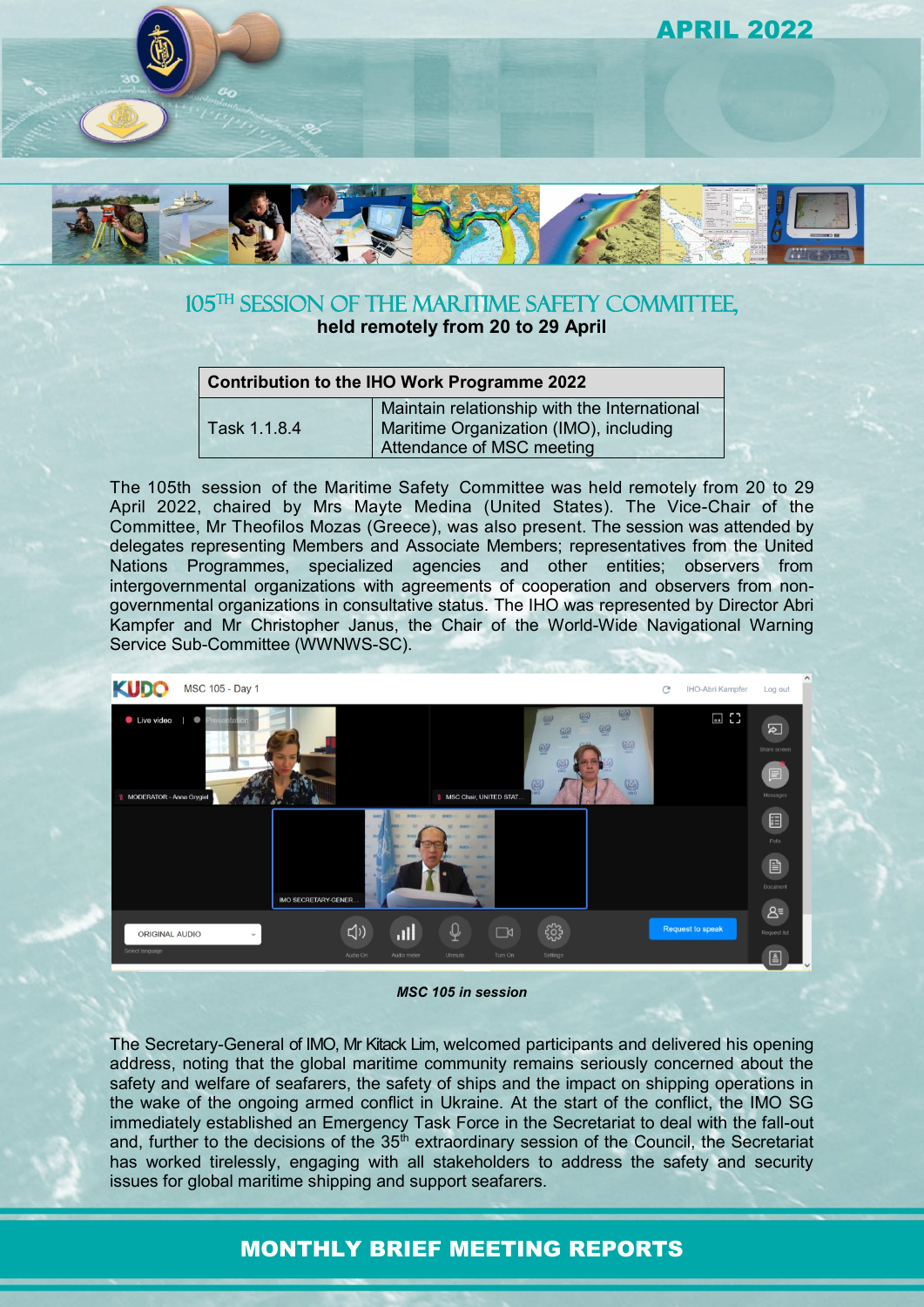# APRIL 2022



He made mention that the IMO actively pursues the transition of the shipping sector into a sustainable greener future, showcasing maritime innovation, research and development, as well as the active promotion of new technologies. The commitment of the Organization to sustainable shipping is reflected in this year's World Maritime Theme: "New technologies for greener shipping". The theme will allow for a range of activities to delve into specific topics related to the promotion of innovation and the uptake of new technologies. It will focus on the importance of clean maritime transport and also the need to build back better and greener in a post-pandemic world. He stressed the expectation about significant decisions regarding amendments to mandatory instruments, goal-based new ship construction standards and the reports of several sub-committees with the confidence that the customary IMO spirit of cooperation will prevail.

The Committee adopted the agenda and agreed to be guided in its work, in general, with consideration of all agenda items in total or in part by correspondence together with the comments received on those proposals as well as any resulting modifications to the proposed actions. The Committee established three Work Groups (Cost implications for MSI and SAR information providers concerning the recognition of multiple GMDSS mobile satellite services, Development of a goal-based instrument for Maritime Autonomous Surface Ships (MASS) and Development of further measures to enhance the safety of ships relating to the use of fuel oil) and two drafting groups (Amendments to mandatory instruments and Decisions of other IMO Bodies)

The Committee established the Drafting Group on Decisions of other IMO Bodies and instructed it, to draft an MSC resolution for consideration by the Committee, taking into account the impacts of the ongoing military conflict in Ukraine on the safety and security of shipping, the physical and mental wellbeing of seafarers, the marine environment and global supply chains. As the overwhelming majority of members supported the draft resolution, the Committee approved the revised report of the Drafting Group (MSC 105/WP.12/Rev.1) in general and adopted resolution MSC.495(105) on Actions to facilitate the urgent evacuation of seafarers from the war zone area in and around the Black Sea and the Sea of Azov as a result of the Russian Federation invasion of Ukraine.

The Committee recalled that MSC 104 had approved draft amendments to chapters II-1, III, IV and V of, and the appendix (Certificates) of the annex to the 1974 SOLAS Convention, concerning the modernization of the Global Maritime Distress and Safety System (GMDSS), with a view to adoption at MSC105. The Committee agreed that the aforementioned draft amendments proposed for adoption at this session, should be deemed to have been accepted on 1 July 2023 and enter into force on 1 January 2024, in accordance with the Guidance on entry into force of amendments to the 1974 SOLAS Convention and related mandatory instruments. The Committee established the Drafting Group on Amendments to Mandatory Instruments, chaired by Mr N. Boldt (Germany), and instructed it, taking into account comments made and decisions taken in plenary to prepare the final text of draft amendments. Having considered the report of the Drafting Group, the Committee approved it in general and adopted amendments to several mandatory and non-mandatory instruments.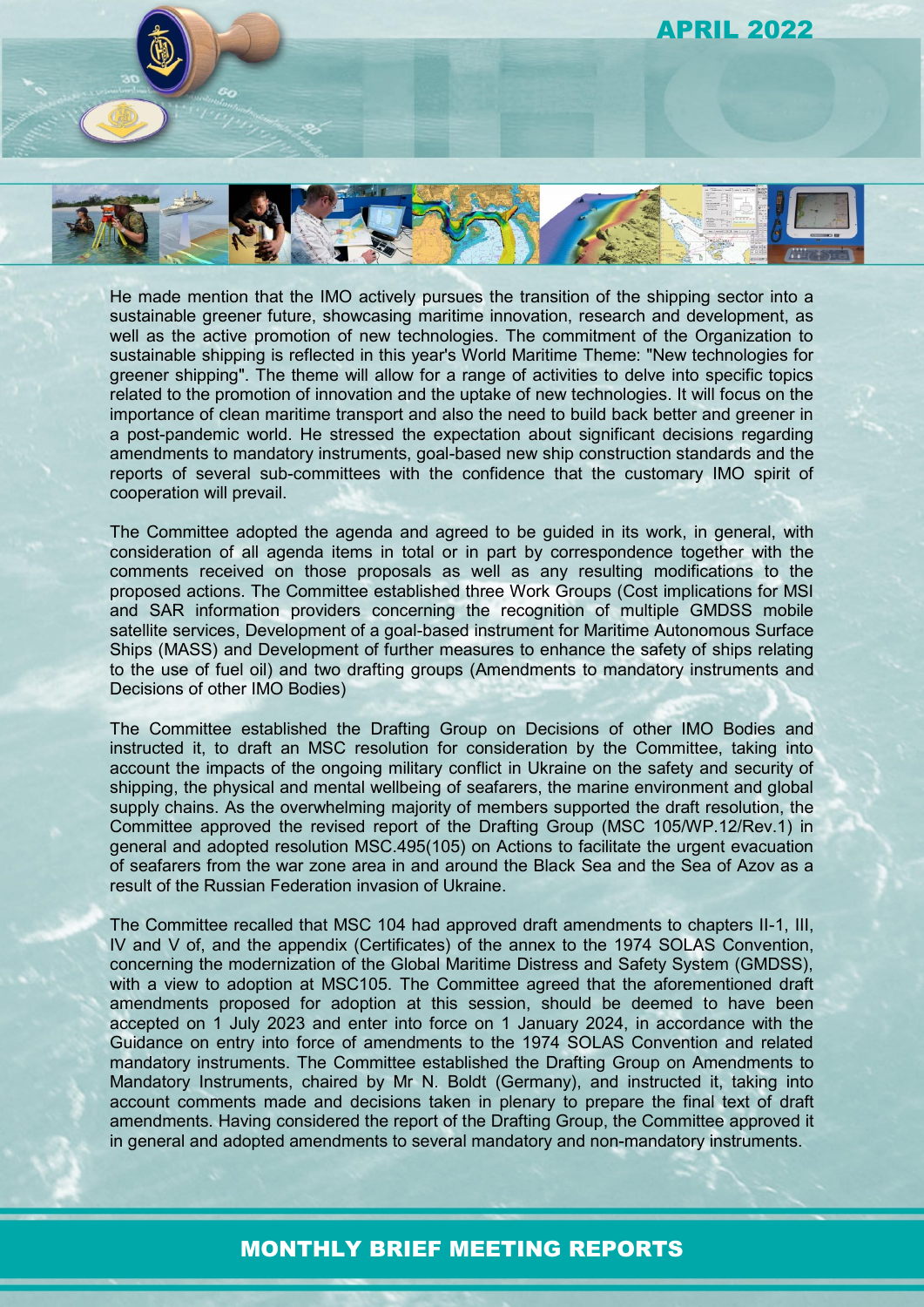

The Committee established a MASS Working Group, chaired by Mr H. Tunfors (Sweden), and instructed it, taking into account comments and decisions made in plenary, to finalize, as a priority, the road map, consider the need for the holding of the first meeting of a Joint MSC-LEG-FAL MASS Working Group prior to MSC 106 by reviewing the draft terms of reference. As part of the road map for developing a goal-based Code for MASS, the Working Group agreed to work towards the entry into force of a mandatory MASS Code by 1 January 2028, despite the short period for gaining experience with the application of a non-mandatory Code. Having also noted that the road map should be considered to be a living document, which may require regular updating and modification at the Committee's future session and that the planned actions under the work plan may be revised as the draft MASS Code matures, the Committee approved the Road map for developing a goal-based Code for MASS.

The Committee, taking into account the proposal of the Chairs of the MSC and the LEG and FAL Committees to establish a joint group as soon as possible after C 127, agreed to the Working Groups recommendation to hold the first meeting of the Joint MSC/LEG/FAL Working Group on Maritime Autonomous Surface Ships (MASS) remotely from 6 to 8 September 2022, subject to concurrent approval by FAL 46 and C 127

The Committee established a MASS Correspondence Group under the coordination of the Marshall Islands and instructed it, taking into account the comments and decisions made at MSC 105, to consider key principles and common understanding of the purpose and objectives for the new instrument and commence the development of a non-mandatory goalbased MASS Code, taking into account the potential gaps and themes identified, the scope and framework of the non-mandatory Code. The Committee also requested the Coordinator of the MASS Correspondence Group to provide a verbal status report at MSC 106. In addition to the above, the Committee authorized virtual meetings for the intersessional correspondence group as and when considered appropriate by the Coordinator, so as to facilitate the otherwise very difficult task of exchanging and considering written responses on this complex matter

The Committee recalled that MSC 103 had established a Correspondence Group on Dissemination of MSI and SAR-related information, under the coordination of Australia

The Committee considered the issues raised in the documents submitted under this agenda item in two parts, mandatory use of all RMSSs that provide services within a specific service area; and options to address cost implications for information providers concerning the dissemination of information over multiple RMSSs.

A number of delegations did not agree with the proposal that the Committee should confirm the mandatory use of all recognized services by information providers, and indicated that technical solutions for dissemination of information over multiple services, including interoperability issues, should first be considered before taking a final decision. They also indicated that the recognition of additional mobile satellite services did not necessarily guarantee a better service to the mariner. They further indicated that a cost increase for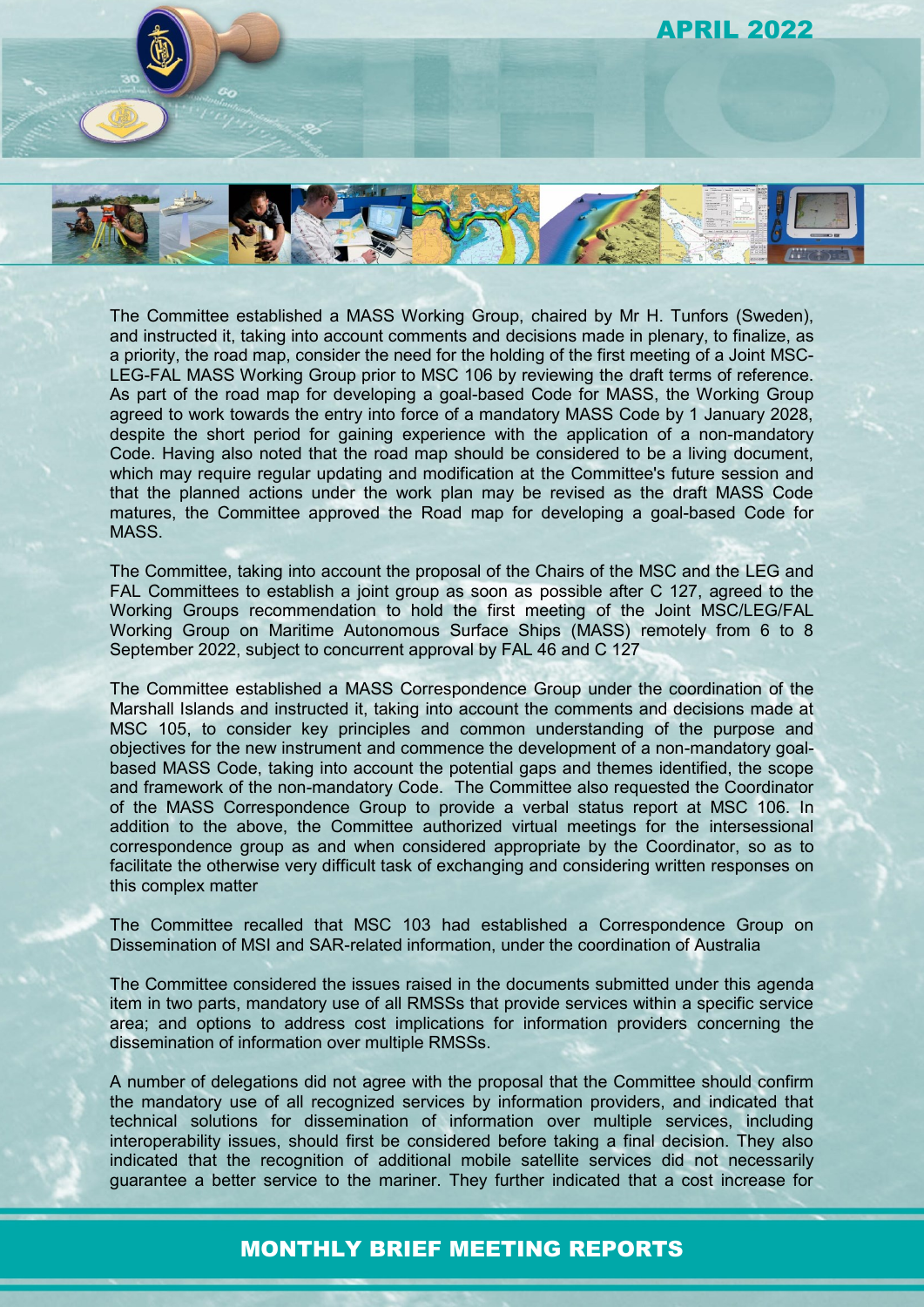APRIL 2022



dissemination of information could lead to a situation where information providers would no longer be in a position to disseminate the information through all recognized services, and this could also affect the recognition of new services, which should be prevented.

The Committee established the Working Group on Cost Implications for MSI and SAR Information Providers, chaired by Mr T. Ski (Norway), and instructed it, taking into account comments made and decisions taken in plenary, as well as all documents submitted under this agenda item, to consider options to address cost implications for MSI and SAR information providers concerning the dissemination of information over multiple RMSSs, and advise the Committee, as appropriate.

The Committee approved the report of the Working Group in general. The Committee urged MSI providers to make the necessary efforts to provide MSI on all RMSSs, and recognized their efforts for safety of navigation and safety of life at sea, which are of paramount importance. The Committee, having noted that the Working Group had not been able to conclude on any particular option to address cost implications for information providers concerning the dissemination of information over multiple RMSSs invited information providers, as a provisional approach, to explore cost reduction options, taking also into account the offer by Iridium that they had deferred charging MSI information providers for the last two years to facilitate the onboarding process and that rescue coordinating centres were not being charged; and that Iridium would continue to defer charging to Member States that had informed IMO about having financial difficulties for the implementation of the Iridium SafetyCast service.

The Committee invited Member States to request technical assistance from the IMO Secretariat, as appropriate, and invited interested parties to actively participate in the deliberations of the NCSR Sub-Committee concerning technical solutions for the dissemination of MSI and SAR related information over multiple RMSSs, including interoperability and interconnectivity issues. Furthermore it also invited interested parties to actively participate in further deliberations on cost implications, with a view to arriving at a definitive solution, including the possibility of requesting financial assistance from the IMO Secretariat and, if necessary, considering the need to establish a mandatory fund. The Committee instructed the NCSR Sub-Committee to further consider the cost options, identify advantages and disadvantages, and advise the Committee, as appropriate

The Committee considered a document (Panama et al.) proposing the development of guidelines for the use of Electronic Nautical Publications (ENPs). Consequently, the Committee agreed to include in its post-biennial agenda an output on "Development of guidelines for the use of electronic nautical publications (ENP)", with two sessions needed to complete the item, assigning the NCSR Sub-Committee as the associated organ.

The Committee considered a document (Austria et al.) proposing a new output to amend the revised ECDIS Performance Standards (resolution MSC.232(82)) to facilitate a standardized digital exchange of vesselsʹ route plans and inviting the Committee to consider either approving this proposal as a new output or adding this work under an existing output.